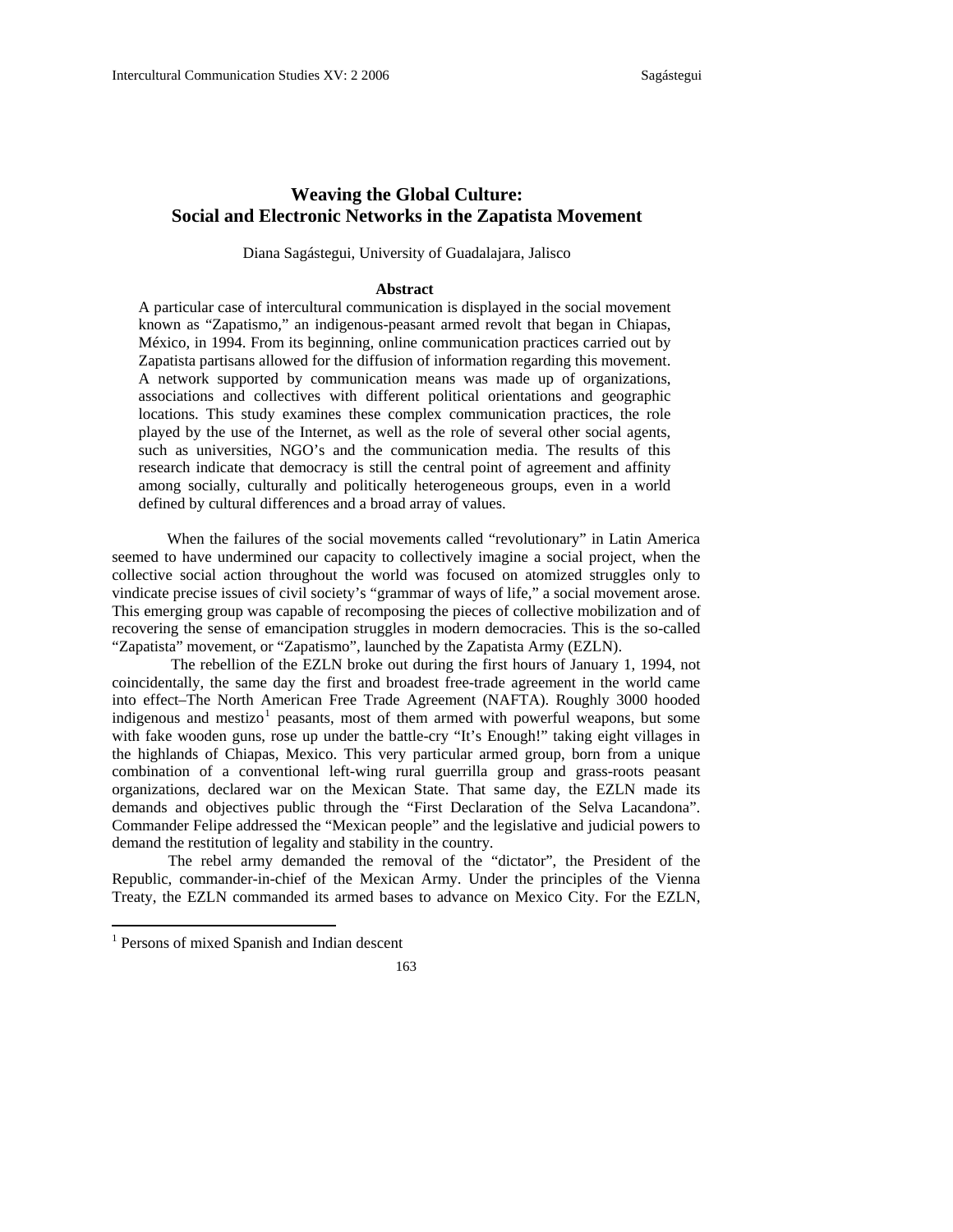war was the answer to the despoiling and misery caused by the political party in power for over 70 years. The rebels were mostly Indians of diverse ethnic groups; they identified themselves as part of the Mexican people, and as poor people who had never had access to elemental human rights. The Zapatistas declared that their struggle was for land, work, shelter, nourishment, health, education, independence, liberty, democracy, justice and peace.

They did not claim vindication on ethnic grounds; on the contrary, according to the declarations of its spokesman, Subcomandante Marcos, while the revolt was being planned, even those natives who identified most strongly with indigenous culture were strongly opposed to a struggle that could be construed as an ethnic movement.<sup>[2](#page-1-0)</sup> However, after a short while, its initial intentions to seize power changed radically. Zapatismo was transformed into a peaceful movement, oriented toward the defense of indigenous culture and autonomy:

... the EZLN confirms its commitment to "rule by obeying." We demonstrate our sincerity and our true engagement in the search for a political solution to the war, and call for a new national dialogue among the democratic forces of the country.<sup>[3](#page-1-1)</sup>

This transition between such contrasting political orientations is one of the most significant dimensions of Zapatismo. It resulted from an intense communication process established among heterogeneous social actors located in different countries and with different social-resistance traditions. The dialogue of the EZLN with Mexican and foreign interlocutors started even at the moment when the armed combat was taking place. All the communication media participated in this process; however, Internet was a crucial means of communication that permitted contact between the rebels, hidden in the mountains of Southeast Mexico, and the rest of the world.<sup>[4](#page-1-2)</sup>

These achievements were not solely a product of the EZLN, but of the synergy of the social networks that joined the Zapatista movement. These networks were organized to a great extent by the electronic networks. The Zapatista movement brought together a heterogeneous universe of individuals, groups and nongovernmental organizations (NGO's) under its cause. As a result of this diversity, the EZLN broadened its sphere of influence and modified the political orientation of its movement, which was originally military.

The repercussions of this movement have been felt around the world: the coordinated work between the EZLN and solidarity groups, the intercultural communication and cooperation, gave rise to shared know-how in the popular-resistance field, which inspired later mobilizations that attained a worldwide scope, one example being the anti-globalization movement.

# **Internet, Culture and Communication**

The foregoing discussion raises a number of questions regarding the emergence of such social phenomena. For example, is it possible to consider this type of social phenomenon, this coming together around a small group of indigenous peasants, a part of the Global Culture? Which meanings of Zapatismo are truly shared among such different participants? Is information, as Lash (2002) states, the main vector of cultural organization nowadays?

The success of Zapatismo is often attributed to the influence that information has on international public opinion. It has also been considered an opportunistic movement that

<span id="page-1-0"></span> $2^2$  Cfr. Le Bot (1997<sup>a</sup>)

<span id="page-1-1"></span><sup>&</sup>lt;sup>3</sup> EZLN. Communiqué. June 1995.

<span id="page-1-2"></span><sup>4</sup> Baschet (2002).

<sup>164</sup>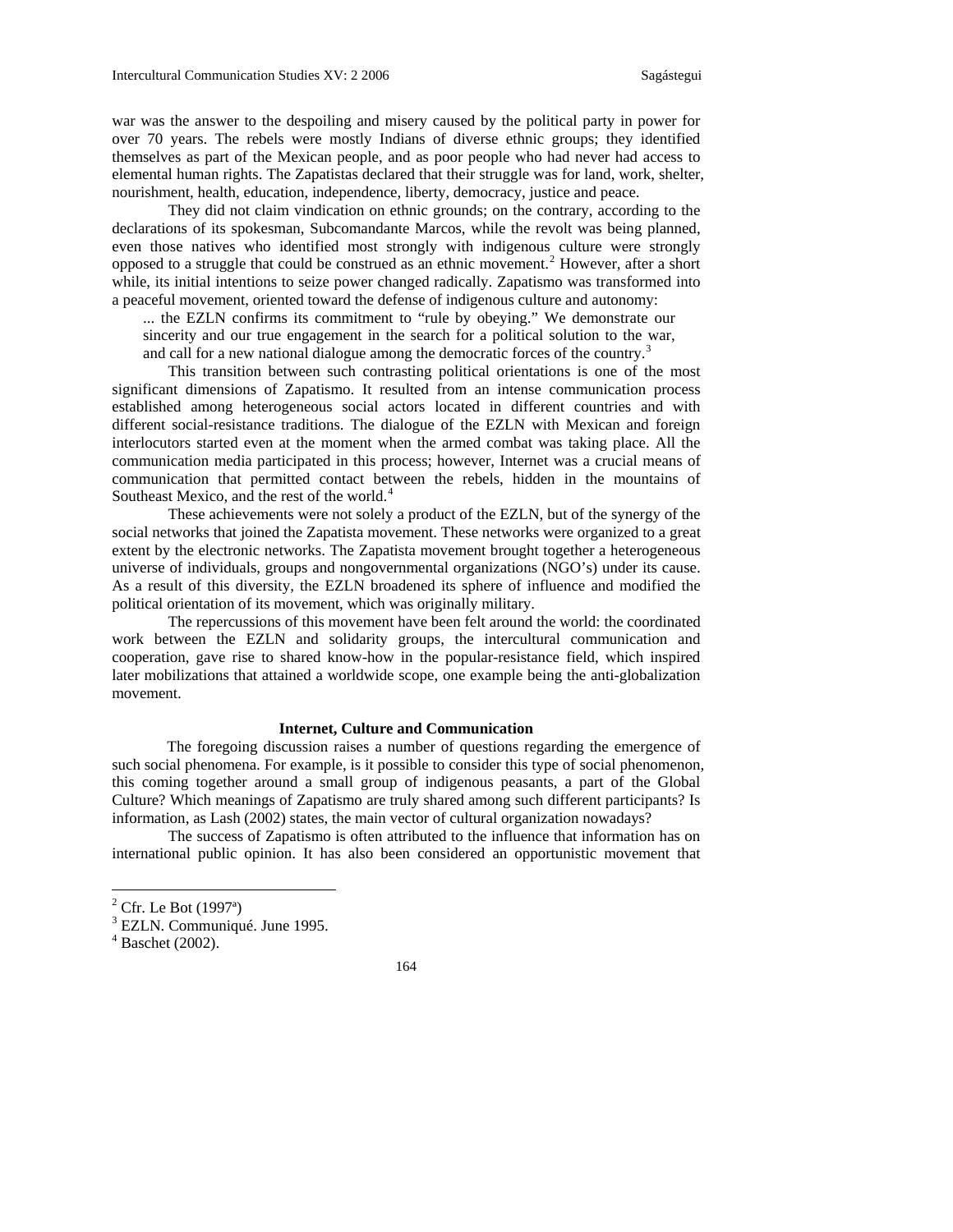managed to interpret the signs of the times, changing its strategies from the seizure of the means of production to the seizure of the communication media. This is how the contrast between the ambiguity of the Zapatista political project and its high social visibility can be explained.<sup>[5](#page-2-0)</sup>

It is well known that propaganda is an essential part of every social movement; communication technologies have been widely used by groups that have been mobilized to the degree to which social society has become an "audience" (Minc, 1995; Postman, 1986). From this perspective, the use of the Internet would not contribute anything new, only a faster and more open form of information diffusion and propaganda; its scope, however, is smaller.

The virtuality produced by the technological mediation of the Internet is also highlighted by Hellman (2000), when she states that the information about Zapatismo that circulates on the Network tends to simplify its historical and cultural complexity. The Internet reflects a flat image of what is really happening in Chiapas, a sort of "virtual Chiapas" as opposed to the real Chiapas. We find here a current version of the reduction of politics for the sake of making a show that different authors have denounced (Debord, 1967; Baudrillard, 1970; 1978; 1993; Virilio, 1996; 1998).

Other authors attribute the innovation that the Internet represents to its communication differential, by combining efficient and rapid information transmission and social connectivity into a network. In this line of reflection, Castells (1998b, 2001) states that in the era of information, where the communication media continue to be the space for politics based on rumor and scandals, the Internet participates in "informational politics" by deconstructing the traditional mechanisms of social control and by modifying the forms of political representation based on culture, history and territory.

This author considers Zapatismo, which he names "the first informational guerrilla", a movement that properly belongs to a *Network Society*, since it constitutes an answer to the bipolar disassociation that is established between the local culture and the global information flows. Along with other authors such as Appadurai (1993; 2001) and Bauman (2001), Castells considers that the space of information currents tends to substitute the space of places; thus, he interprets the Zapatista movement as the expression of a community of resistance that defends its space and the preservation of the traditional values against "the no-place logic of the spaces of flows" (Castells, 1998a: 399).

The use of the Internet in Zapatismo is understood by Stratton (2000) as a broadened public sphere,<sup>[6](#page-2-1)</sup> modeled by the communication media since the  $18<sup>th</sup>$  century. The mediated space is the place of meeting and common knowledge for members of modern societies. Following the notion of "imagined communities" proposed by Anderson (1999), Stratton emphasizes the construction of imaginary and collective identities that the Zapatistas generated through their communicational exchanges on the Internet.

<span id="page-2-0"></span> $<sup>5</sup>$  De la Grange and Rico (1997); Levario (1999).</sup>

<span id="page-2-1"></span> $6$  According to the concept coined by Habermas (1993), the public sphere is a rational-critical debate through consensus building via communicative practice; it emerged when public opinion went out to the private spaces, in order to create a participatory democracy. The core of the public sphere took its current shape in the mass communication media; then, the debate among citizens was replaced progressively by leisure, advertising and private interests.

<sup>165</sup>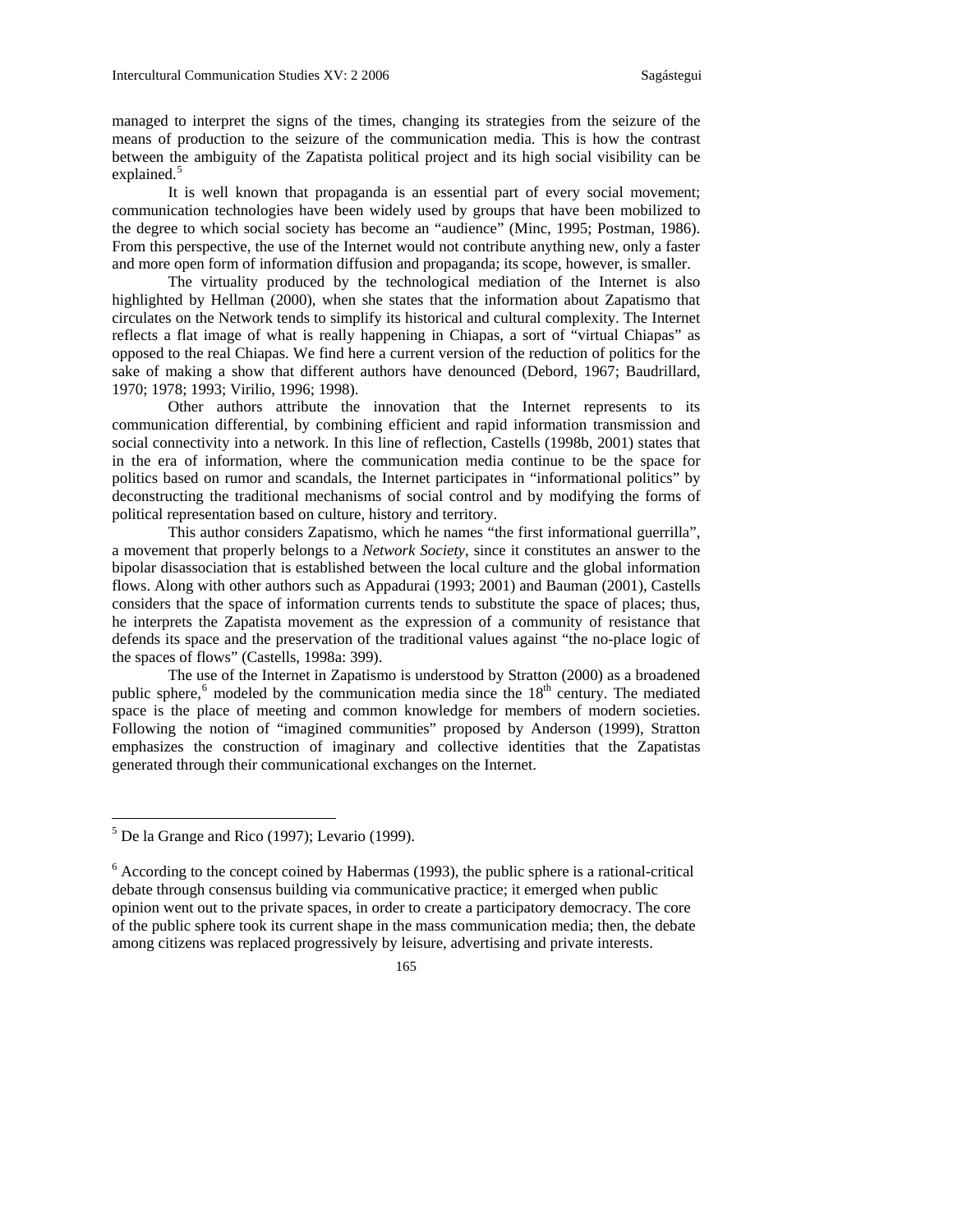Zapatismo, according to Arquilla and Rondfeldt (1993, 1996, 1998, and 2001) implies the construction of a collective identity of transnational scope, with risks for the stability of the Nation State. They also point out that electronic networks allow otherwise powerless groups a greater degree of autonomy to influence public opinion and to get organized into networks. Thus, the Internet allows people to strike in a united, yet decentralized manner. This would be a *netwar*, which consists of the subversive infiltration of small groups into the new communication media, in order to provoke actions of dissidence and opposition. For this reason, Zapatismo is considered a *social netwar.[7](#page-3-0)*

An alternative to analyzing online communication is to try to understand the complex interrelationships that exist between the online and offline environments. From this perspective, Cleaver (1995; 1998; 2000) considers that the use of the Internet in Zapatismo is a political practice that uses cyberspace as an *electronic fabric of struggle*. He stresses that the participants in solidarity networks are generally linked to other social struggles in their own contexts; therefore, their aim is not the simple adhesion to the movement.

The discussion relating to the role of the media in the global culture is mostly associated with the information flows that can be transmitted throughout space without restrictions or boundaries. However, no direct correlation can be posited between the amount and speed of the information that goes out, and the influence that this information has on specific social groups. Otherwise, the global culture would be condemned to dissolve into a planet-wide horizon of sameness. Communication comes out of the social mediation that allows the linkage of local and global cultures. Inda and Rosaldo highlight this issue:

Global culture never simply loses its sense of territory. It also always becomes a territory. We are not dealing, in other words, with two separate processes. Rather, they occur simultaneously. We would like to capture this double movement with the neologism de/territorialization. The term captures at once the lifting of cultural subjects and objects from fixed special locations and their relocation into new cultural settings. It refers to a process that simultaneously transcends territorial boundaries and has territorial significance (2002:12).

As a result, research on Internet communication must consider the inseparable relationship between communication and culture. Among the many ways Internet communication has been analyzed, Jones (1999, 2001) identifies three main lines of investigation, which in a way carry on the tradition of decades of mass media research. First there are studies that set out to analyze the Internet as a technology that has an impact on different social processes; another line of research looks mainly at the evolution of these experiences and their relationship with a much wider array of manifestations of contemporary culture; finally there are studies whose aim is to examine the cultural processes that arise out of the experiences of communicating on communication networks.

This study fits into the third perspective. The research process that was carried out focused on identifying the ways in which Internet communication creates social ties among users. It is true that the Internet is a technology that enables users to communicate instantly all

<span id="page-3-0"></span><sup>7</sup> A *netwar* is an offensive action carried out by criminal associations, such as Terrorist Groups, Guerrilla Warriors, and Drug Dealers. In Zapatismo, it is considered to be a Social *Netwar*, because it was exercised by non-criminal groups.

<sup>166</sup>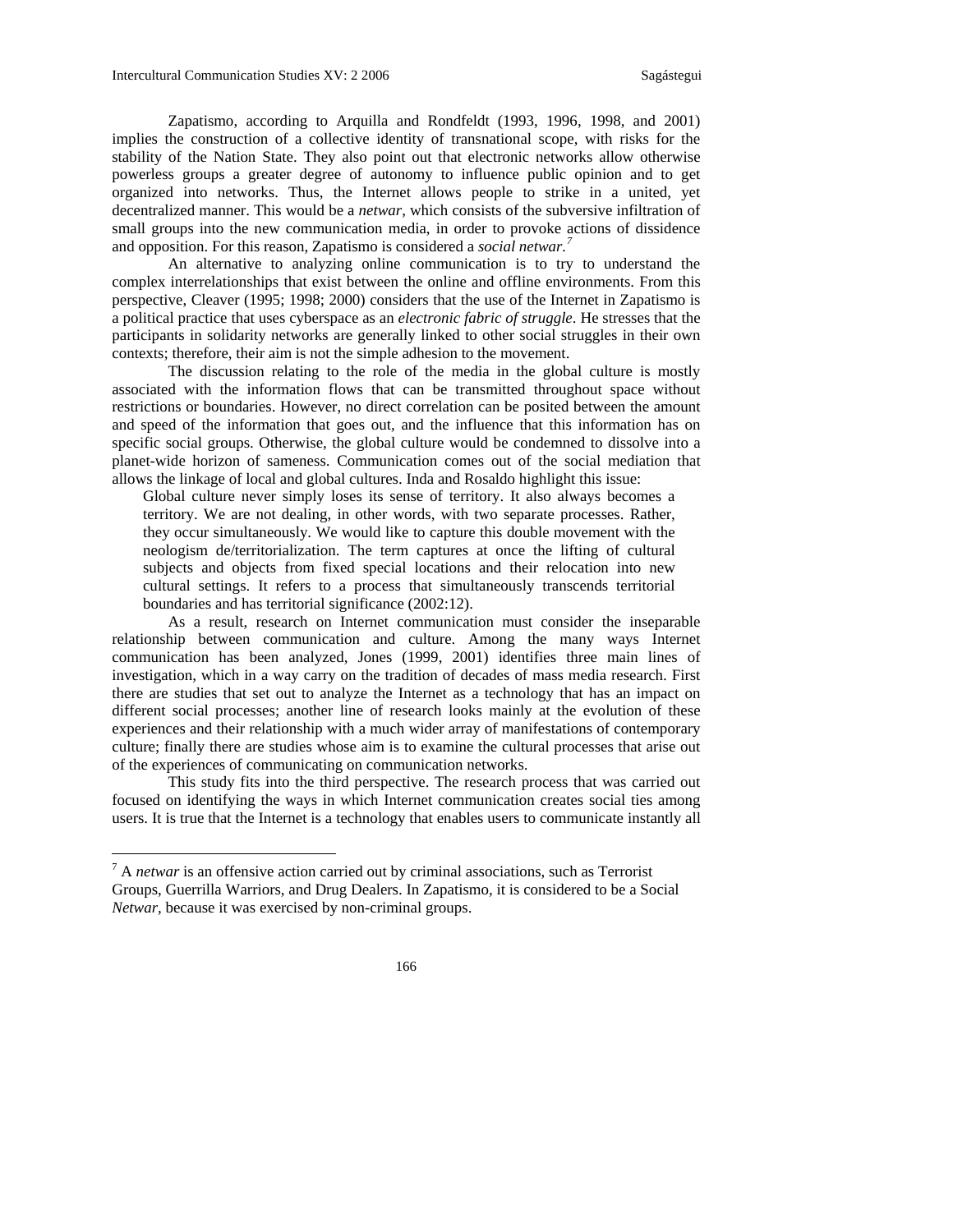over the world, and yet the users who set up web pages, mailing lists and discussion forums about Zapatismo are subjects that form part of specific social groups, with a precise geographical location. One cannot help but wonder what factors came together, within this context of social and cultural diversity, to unite these users behind Zapatismo. On this basis, the research attempts to analyze the cultural processes that have been described as "global" in the so-called "information" or "communication" society.

# **Method**

**Participants** 

Participants in the research project were Internet users who either set up or visited web pages, mailing lists or discussion forums on the Zapatista movement. Our objective was to account for the ways in which users got involved in this communicative process and the meaning that these users gave to their investment of time and effort in circulating information on Zapatismo over the Internet.

### **Procedure**

Data were collected by following the communications on 147 web pages, and 11 mailing lists and discussion forums devoted *exclusively* to Zapatismo, for two years, from 2000 to 2002, in order to identify the type of information that was being circulated. In addition, 49 in-depth interviews were conducted with four types of users: (a) NGO members; (b) members of civil associations, groups and collectives; (c) EZLN civil structures; (d) people who subscribed to online mailing lists and discussion forums on Zapatismo, in order to find out what their expectations were regarding these on-line communication activities. The interviews were carried out by different media: 18 by telephone, 10 by e-mail and 21 in person.

#### **Results**

The first online information about the Zapatista revolt came out of the highlands of Chiapas via e-mail between individuals and ONG networks; over time, these communication practices became more open and collective: users took advantage of the array of possibilities offered by Internet, creating web pages, mailing lists and discussion forums. Thus, real, alternative information agencies were established.

The information displayed on line included: EZLN declarations and communiqués; denunciation by the indigenous communities of the highlands of Chiapas regarding abuse of authority; data generated by NGO's about the socioeconomic conditions of Chiapas; news articles, reviews, and notes published in the main newspapers of Mexico, the United States and Europe; as well as information about the most relevant events on world political activism.

The electronic networks were also used to coordinate meetings in Chiapas as well as in Europe, called *Encounters for Humanity and against Neoliberalism*; to organize manifestations in favor of the movement; to promote direct solidarity with the rebel communities; and to carry out actions of electronic sabotage or "sit-ins" against the web sites of the Mexican government and financial institutions.

167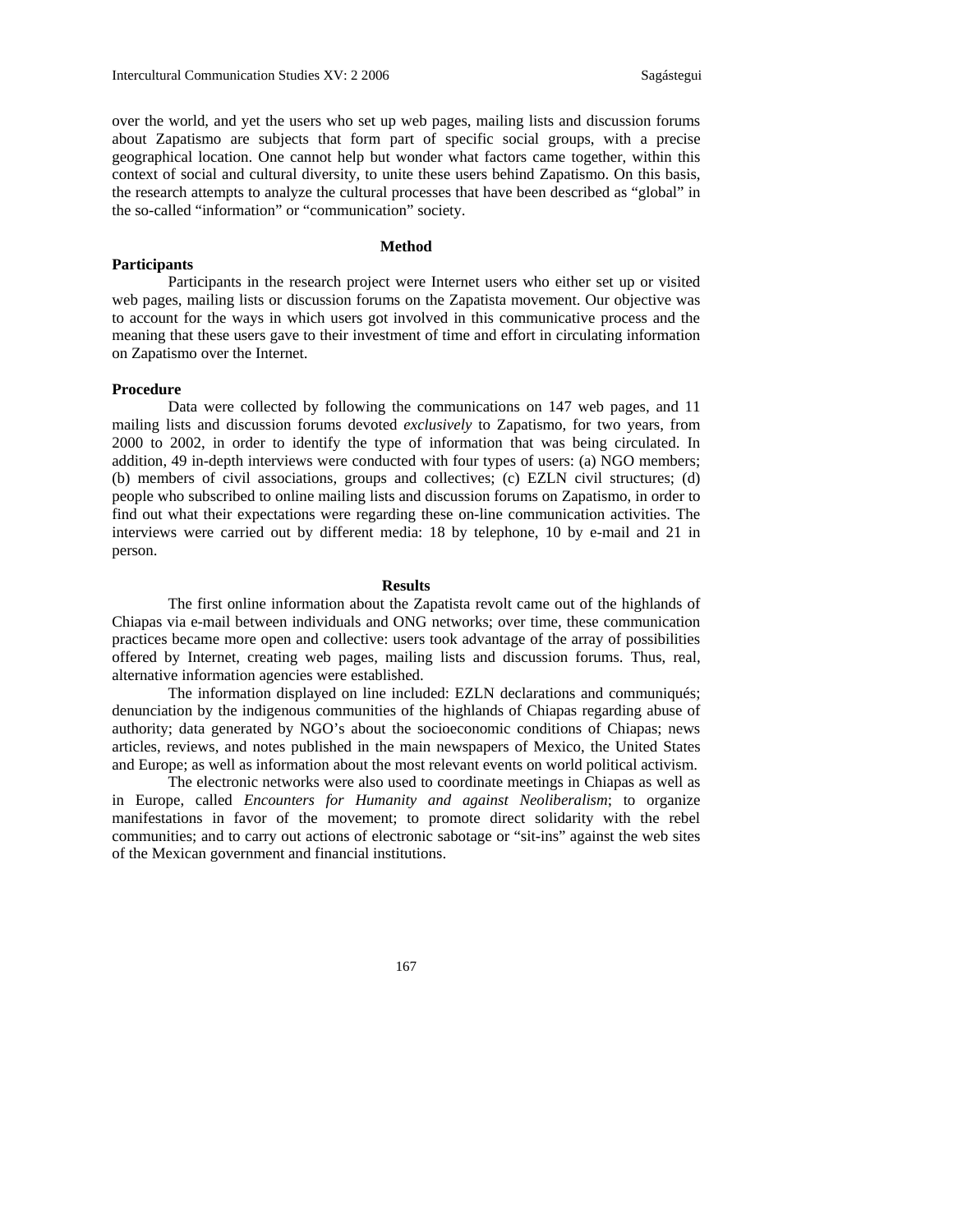$\overline{a}$ 

The information that was initially available online was provided by NGO's established in the highlands of Chiapas, which had very accurate data about this region.<sup>[8](#page-5-0)</sup> Among these NGO's were *La Neta,* whose main objective was the development of electronic communication with other NGOs, *Chiltak* and *the Center for Human Rights Fray Bartolomé de las Casas.* These three organizations, along with the *Center for Economic and Social Research,* were, at that time (1994), the only entities that had access to Internet.

Later on, the electronic networks were fed mostly by support and solidarity groups and committees. These associations are different from NGO's because they have a clear activist orientation and work with funds provided by their own members; their members have more freedom of action. These groups are commonly made up of a reduced number of people who administer their own electronic mailing lists, or participate by sending information to other electronic mailing lists that belong to other groups or to NGO's. Their involvement goes further than the use of Internet; these collectives mobilize locally, carrying out manifestations, raising funds for the Zapatista communities, and lobbying in parliaments and political parties in their own countries.

Some members of these groups travel to the highlands of Chiapas to meet with the social bases of EZLN and with other people who gather there to participate in a closer way with the movement, or to support the affected population *in situ*. Hernandez (2001) states that, in Europe alone, 79 permanent solidarity committees for the Zapatista struggle were created in Spain, France, Italy, Switzerland, Germany, Ireland, Denmark, Sweden, Norway, Finland, Greece, and the Czech Republic.

As for the web pages devoted exclusively to the Zapatista movement, they were set up by users in 18 different countries, although three quarters of these pages were created in just four countries: the United States (59 pages, which comes out to 40.14%), Mexico (33 pages, or 22.45%), Italy, (14 pages, or 9.52%) and Spain, (10 pages, or 6.80%.).

The rest of the Zapatista web pages were set up in Brazil (5 pages), Switzerland (4 pages), Canada (4 pages), France (3 pages), Germany (3 pages), Ireland, England, Australia, Croatia, Iran, Japan, the Netherlands, Sweden and the Czech Republic (one page each). It must be pointed out that the Zapatista movement was presented on the web pages from different perspectives: 39% of the pages were created to circulate information on Zapatismo; 21% to fight neo-liberalism; 10% to defend the rights of indigenous peoples; 9% to promote pacifism; 7% to focus on Human Rights; 6% to make proposals for the social development of marginalized groups; 4% to promote anarchism; and 4% of the pages linked Zapatismo to other unusual topics, such as religion, fascism, or esoterica.

<span id="page-5-0"></span><sup>&</sup>lt;sup>8</sup> San Cristobal de las Casas was the city where a great number of NGO's converged; among the most prominent are *Center for Human Rights Fray Pedro de la Nada, Kinal Ansetik, Melel Xojobal, Center for Economic and Political Research of Communitarian Action, Communitarian Attorney for the Human Rights, Economic and Social Development of the Indigenous Mexican, Global Exchange, International Service for Peace, Civic Alliance, Doctors of the World, Peace Action, SEVA Foundation, One World, Cultural Survival, Center of Investigation for Peace, Voluntary Independent Engagement Non-Profit, Independent Media Chiapas. Several of these NGO's had already been working in Chiapas for years before the Zapatista rebellion even began.* 

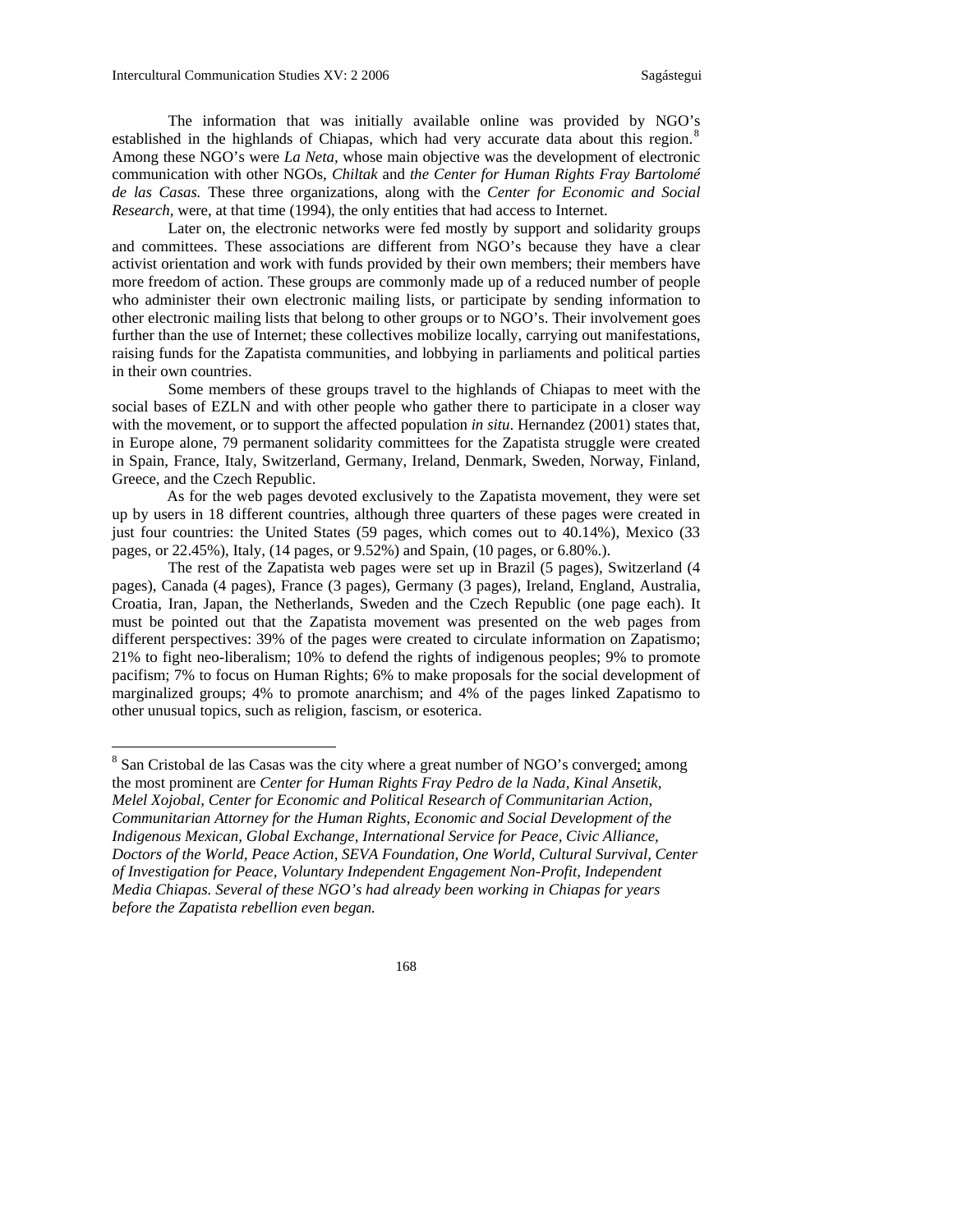# **Online Activism**

All this information on the Internet was much more than a mere blackboard. During the military occupation, the online communication about the Zapatista movement tore down the information barriers imposed by the Mexican army on the rebels and the civil population of that region. Only then was it possible to provide alternative information from sources other than the government and official agencies. The communiqués of the EZLN crossed the line of fire, to appear in the communication media, even on the same day that they were signed.

During the days of the armed conflict, neither the central command of the EZLN nor its social bases were connected to the Internet. This situation changed when a civil structure of the EZLN was formed, the NGO named *Enlace Civil.* In the same way, the indigenous communities began participating in this information system, albeit in an indirect manner. Although few villages in the highlands of Chiapas have the necessary infrastructure, their inhabitants send messages to the mailing lists through intermediaries who do have access to the Internet, such as the *Diocese of San Cristobal de las Casas, the Center for Human Rights Fray Bartolomé de las Casas,* and *Melel Xojobal.* 

The Zapatista uprising and the expansion of the World Wide Web took place in the same year,  $9$  which definitely favored the use of this technology by the movement; nevertheless, Zapatismo took advantage of other forms of online communication that were already in use. As a matter of fact, the first place where these collective exchanges occurred, were discussion forums already operating in *Usenet*, particularly in the list *soc.culture.mexico,[10](#page-6-1)* an informal discussion room where miscellaneous topics were discussed. The news regarding the Zapatista conflict appeared alongside other news about tourism, gastronomic recipes, song lyrics, and so on. To debate definite topics, it was necessary to create specialized forums and mailing lists.

The first Mexican mailing list, called *Mexico94*, was current for a short while and transformed into the mailing list *Mexico 2000*, administered by a Mexican citizen who was interested in exchanging and sharing information about economy and politics in Mexico. He invited other *Usenet* users, as well as scholars and researchers who were specialists in the subject, not only in Mexico, but also in the United States.

The Internet was also a place for convergence of other interests. Cleaver (1995) reports that discussion forums created at the beginning of the negotiations of NAFTA, where labor unions, academic scholars, and social activists of the United States and Canada met to discuss the repercussions of this agreement, were a precedent for the discussion forums about Zapatismo. The discussions established among the prior groups were reactivated when the Zapatistas labeled NAFTA "the death sentence of natives and peasants."<sup>[11](#page-6-2)</sup>

Other important precedents were, undoubtedly, the organizations created at the beginning of the 90s for the purpose of integrating NGO networks throughout the world in order to improve their fields of action. Among these networks is *Peacenet,[12](#page-6-3)* dedicated to the defense of human rights; *La Neta,* as a member of *Peacenet,* played a key role in providing

<span id="page-6-3"></span><span id="page-6-2"></span><sup>&</sup>lt;sup>12</sup> Peacenet is, at the same time, a part of the Association for Progressive Communications (APC).



<span id="page-6-0"></span><sup>&</sup>lt;sup>9</sup> Castells, Manuel (2001).

<span id="page-6-1"></span>

 $10$  It means "Society and Culture in Mexico".<br> $11$  EZLN. First Declaration of the Selva Lacandona. January 1994.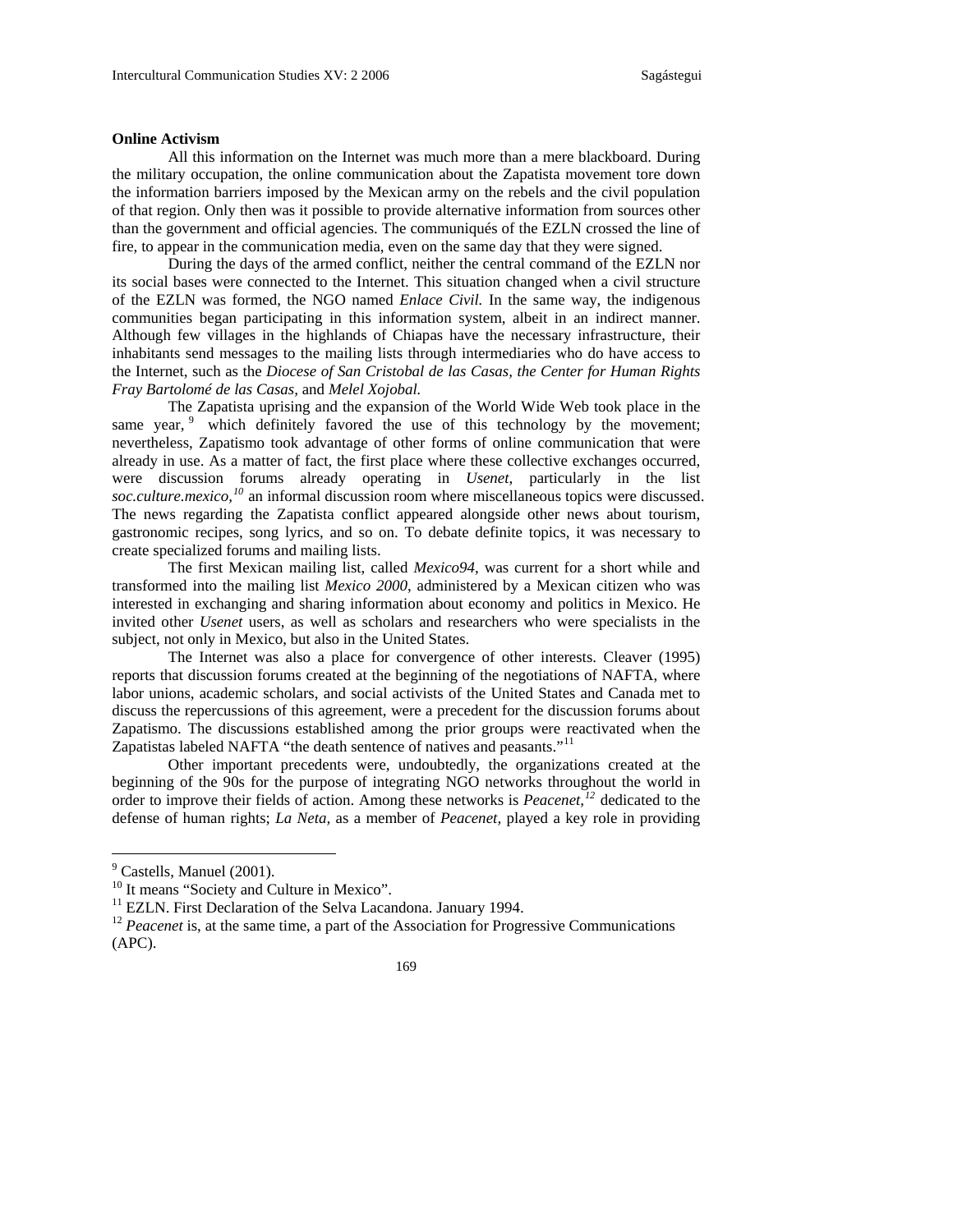and facilitating Internet access in Chiapas during the early period of the rebellion. Due to this communication network, *La Neta* could replicate the information about Chiapas on a worldwide level.

Regarding the *Mexico 2000* mailing list, the administrators had not considered at the beginning that these discussions were a kind of activist practice. With time, they realized the wide scope of this information exchange actually had a significant effect on the dynamics of the Zapatista movement. Their primary goals were to expedite the transmission of online data and news, as well as to access sources of information that would otherwise be impossible to reach. This matter was crucial when the written press in Mexico was under iron-clad control of the State. Information about sensitive topics (such as corruption, drug trafficking, and projections about the devaluation of the Mexican peso) appeared in some North American newspapers, or was produced by other agencies or research centers of that country, but was not available in Mexico.

After the uprising, the *Mexico 2000* list became saturated with an overwhelming number of messages containing information regarding the conflict; for this reason, the administrators decided to open a specific list to discuss the Chiapas conflict. This is how the first Chiapas forum, dedicated exclusively to Zapatismo, was born. It was called *Chiapas-L.*  Toward the end of 1994, the *Chiapas 95* list was created due to the initiative of a professor and some students from the University of Texas. This list became the most active and complete one; several sub-lists in different languages were generated. The creation of the EZLN page this same year (www.ezln.org), created by an American student, constituted a turning point for online Zapatismo. It became the 'pseudo official' webpage of the EZLN, a necessary point of reference that led to other participating organizations and members of the movement.

Activism carried out through the Internet was the result of the convergence of diverse initiatives; however, it was rapidly transformed into daily work that depended on the solidarity and the cooperation of volunteers. A much broader universe was created when the NGOs and the solidarity committees created their own web pages, forums and discussions. This communication platform was created when the use of the Internet was just beginning in the world, and what more than anything made it possible was the existence of Internet provider companies such as *Geocities*, *Yahoo* and *Hotmail*, as well as what some European NGO's created to offer Internet access to progressive activists, as well as American universities, where Zapatistas were able to have e-mail accounts, websites, lists and forums.

In contrast, Mexican universities, which along with the NGO's were the rare entities that had access to the Internet at that time, displayed a very averse attitude towards the civic culture that was being displayed on line. When *Chiapas-L was* created, the Universidad Nacional Autónoma de Mexico (UNAM), which had hosted this list and the *Mexico 2000 List,*  stopped supporting them. Both lists had to be transferred; *Chiapas –L* went to the University of California at San Diego server, and subsequently had to migrate from there some years later.

In this context and in spite of the overwhelming defeat that the EZLN suffered on the battlefield, it was able to amplify its movement on a transnational level, especially in North America and Western Europe. The transformation displayed in the orientation of the EZLN movement is not surprising. Furthermore, as Harvey (2000) notes, Zapatismo rapidly surpassed the EZLN.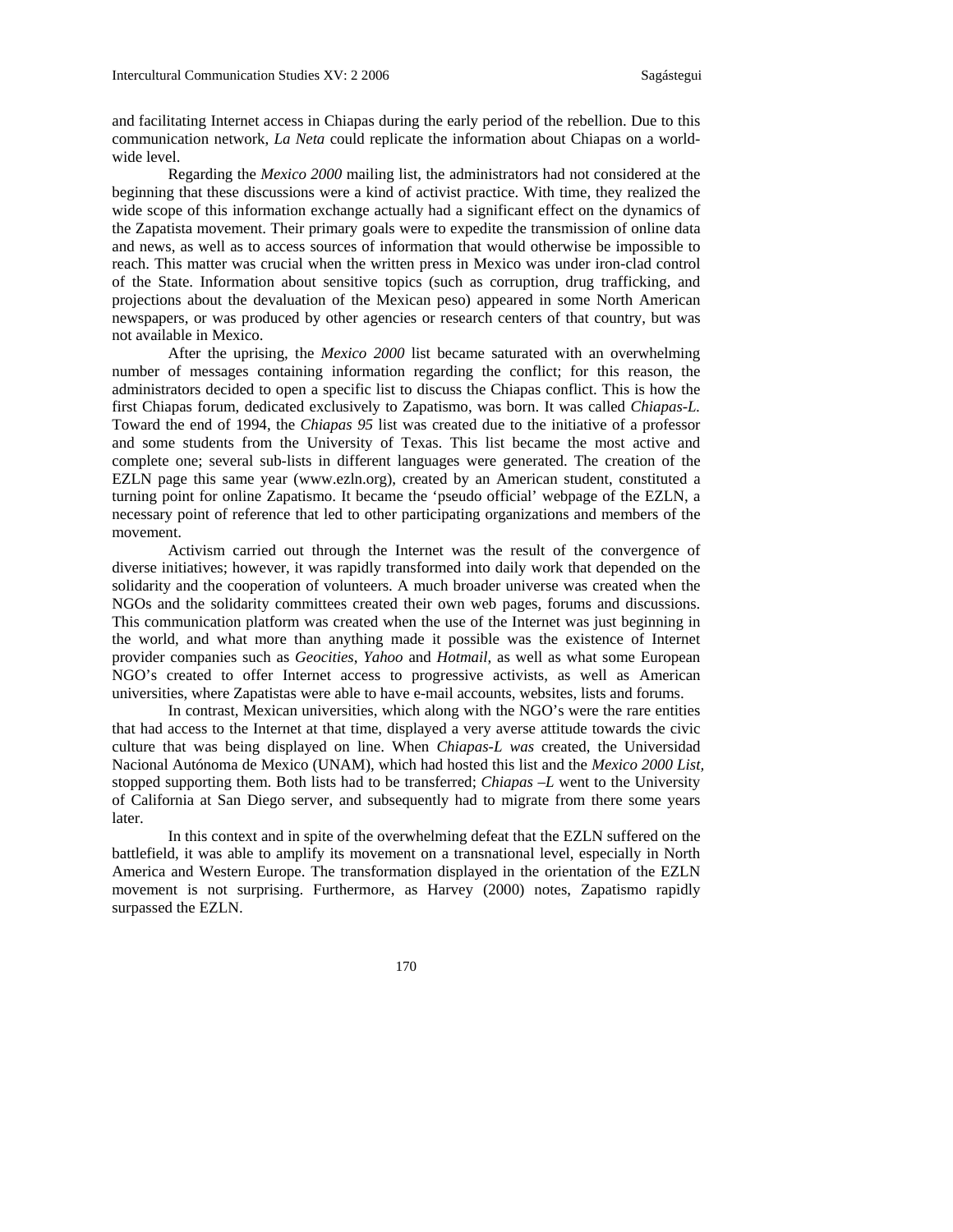In April 1995, the Foreign Affairs Secretary of Mexico tried to minimize the Chiapas conflict, declaring that it had been a war of ink, of written words, a war of Internet.<sup>[13](#page-8-0)</sup> The disdain demonstrated by this public official towards this form of social mobilization nonetheless highlighted the fact that its strength resided precisely in the synergy created throughout the world. The declaration of the then President of Mexico, depicting the Chiapas conflict as restricted to a few municipalities of the highlands of Chiapas, became absurd. Meanwhile, in Chiapas, blood was still being shed. After the military combat that lasted only 11 days, a low-intensity war took place by means of military occupation and assassination by paramilitary groups.

In different ways, all of the interviewed users declared the ideal of rebuilding democracy, as it is experienced in the contemporary world. Thus, are these on line communication practices a new culture in the field of activism? It has been said that this kind of militancy only implies a distant, individual, and weak engagement, and an atomization of collective action that takes place in conditions of physical proximity (Ollitrault,1999; Hellman, 2000). This does not seem to be the case of the Zapatista movement, since both types of activism are not mutually exclusive. Certainly for the participants of online activism, those who support the cause in a sustained manner over time are the ones who carry out local activism. In this way, the use of the Internet to support the Zapatista movement not only created a collective, open, and censorship-free space for information and interaction among citizens, but also broke the media's attempt to provide only non-contextualized and limited information.

Moreover, the *digital divide* was creatively bridged. Some groups and NGO's selected the most relevant information in order to edit bulletins, summaries or flyers, and they distributed them by posting this printed information on the church doors of the indigenous communities in Chiapas, as well as in bars or in great European cities. This material was also handed out in political meetings, and used as material for radio programs and even as didactic material to teach Spanish in some schools of the United States.

Zapatismo adapted the characteristics of what some authors call "new social movements," which privilege the expression and ways of life of certain groups that represent very diverse social and cultural segments of civil society. Among those groups are squatters, religious groups, scholars, politicians, anarchists, union members, pacifists, associations for human rights, organizations for the preservation of indigenous cultures, and groups supporting free access to information and technology.

 In this scenario, the EZLN defines Zapatismo as a social movement that is exempt from a specific content or ideology. It is a "bridge", as stated by its spokesman, for those who pursue a better world, "a world where many worlds fit in". Zapatismo, however, outgrew its strictly cultural orientation to propose the establishment of an *International of Hope* that implied interconnection among all struggles:

We are addressing the people of Mexico, the different independent social organizations, the opposition political parties, the citizens' organizations, the nongovernmental organizations, the unions, the students, the squatters, the workers in the field and cities, the indigenous Mexicans, the housewives, the intellectuals and



<span id="page-8-0"></span> $13$  This declaration was made in front of entrepreneurs from 37 nations; it was published in all the newspapers of Mexico (April 26, 1995).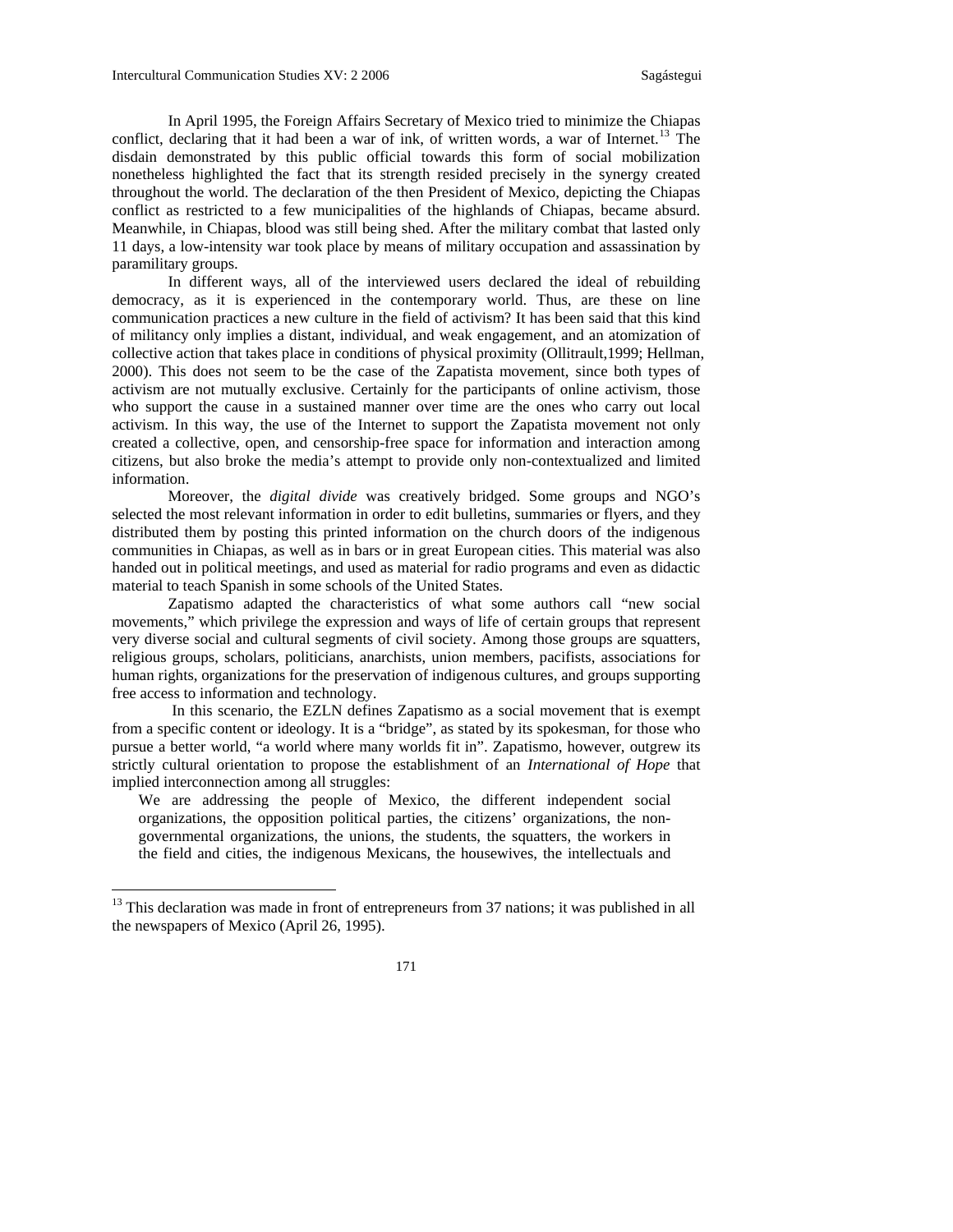artists, the religious community, the elderly, the women, the men and the children. And we also call on those solidarity committees in the international community, our brothers and sisters of North America, of Europe, of Asia and of South America. We address ourselves to all our brothers and sisters and propose a national and international plebiscite to determine the steps we should take and the direction we should follow at this historic moment.<sup>[14](#page-9-0)</sup>

 Given the success of online communication to support the Zapatista movement, an initiative to create an "Intercontinental Network of Alternative Communication" emerged during the First Meeting for Humanity and Against Neoliberalism, held in Chiapas in June 1996. This network of organizations and groups connected by the Internet would create a common front of social resistance. The EZLN opened the meeting in the following way:

An intercontinental resistance network will analyze the awareness of differences, and the knowledge of similarities, to find other forms of resistance in the world. This intercontinental resistance network will be the means by which the different forms of resistance support each other. This intercontinental resistance network does not have a director or a decision-making center, does not have a central government, nor does it have hierarchies. This intercontinental resistance is not an organizational structure. We, who speak to each other and listen to each other, we, who resist, are the network.[15](#page-9-1)

This Intercontinental Network of Alternative Communication had its climax during the periods in which the EZLN and the Zapatista communities suffered the greatest repression. Once the army withdrew and the low-intensity war decreased, the online information about Zapatismo also decreased considerably; however, the communication on the Internet continues after eleven years.

This Network has diversified during this time and has recovered its vitality each time that the EZLN issues a communiqué. This network has recently become an important source for organizing meetings and creating mailing lists to support anti-globalization and alterglobalization movements such as the *PGA Net, Global IRL Net, and Caravan99.* 

It would be too much to say that these forms of network activism will displace or substitute other forms of social mobilization, but they do diversify the possibilities and offer a longer reach in both time and space. But the Internet does not promise a radical transformation of activist practice. Other mobilizations and guerrilla movements in Mexico and in other Latin American countries have tried to initiate forms of online activism, spreading their communiqués through web pages and e-mails, but they have had no success.<sup>[16](#page-9-2)</sup>

New possibilities do exist, however, for social groups to form solidarity networks without physical contact, without a formal organization, and without well-defined, shared objectives. In fact, anti-globalization movements and/or movements espousing an "alternative" form of globalization are based mainly on these constellations of networks that stretch throughout the world to offer resistance to certain forms of power, although it must be

<span id="page-9-2"></span><sup>&</sup>lt;sup>16</sup> Among these are the Ejército Popular Revolucionario (EPR), Ejército Villista Revolucionario del Pueblo (EVRP), the Ejército Revolucionario del Pueblo (ERPI) in Mexico, the Fuerzas Armadas Revolucionarias de Colombia (FARC) in Colombia.



<span id="page-9-0"></span><sup>&</sup>lt;sup>14</sup> EZLN Communiqué. June 1995.

<span id="page-9-1"></span><sup>15</sup> EZLN, *Second Declaration at La Realidad for Humanity and against Liberalism*. August, 1996.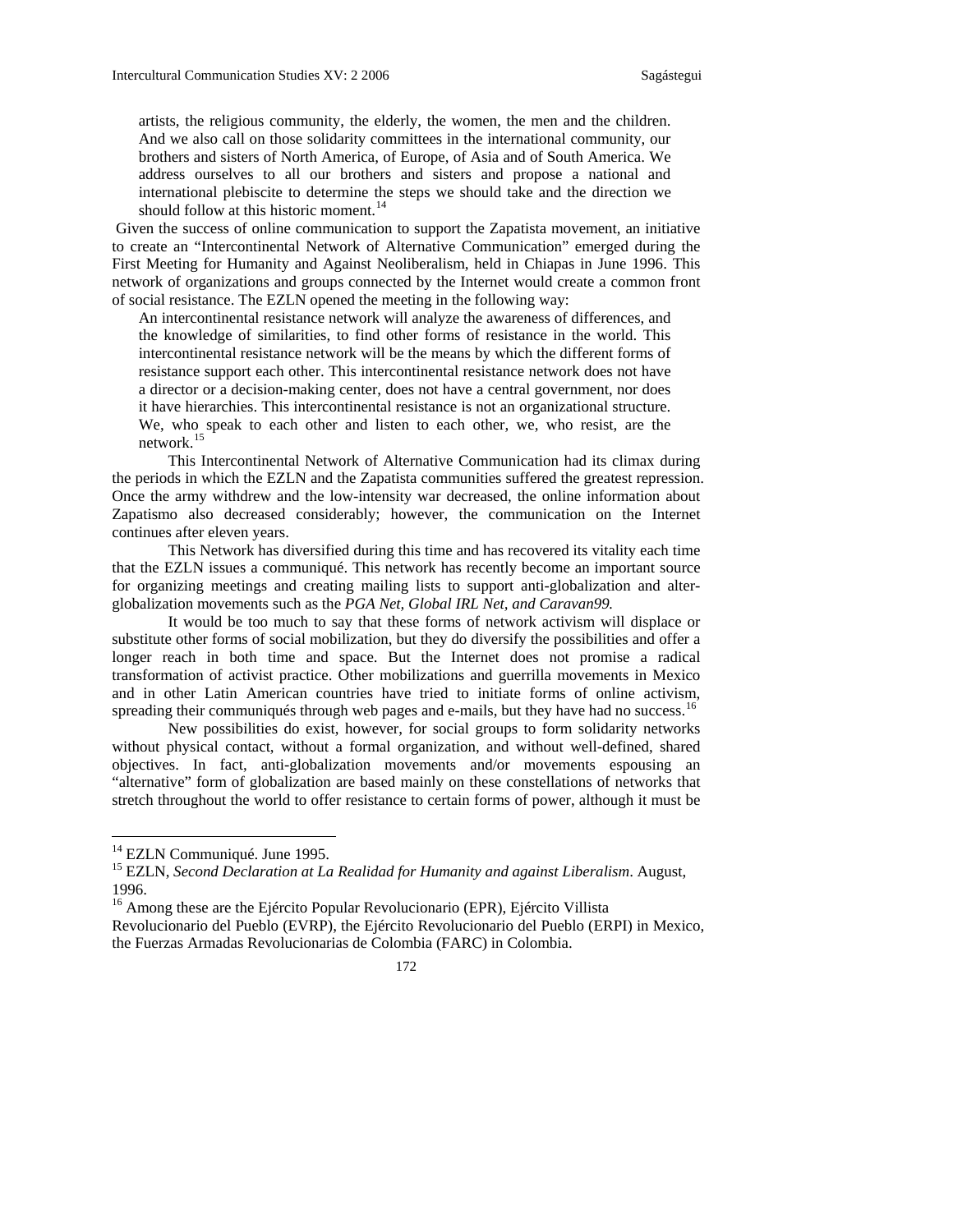noted that they tend to break up when the concrete social expressions that brought them about, begin to lose their urgency. These are new ways of establishing social ties that do not depend on the homogeneity of the population that is establishing them.

# **Conclusion: The Cultural Reconstruction of Democracy**

We can return to our research questions. To what extent does the use of the Internet create a shared culture? A review of Zapatista websites, mailing lists and discussion forums shows that far from a unique and uniform vision of the movement, multiple interpretations are expressed that are not mutually exclusive. So, we can ask what this polyphony of senses means.

Even if a complete explanation is not possible, this study provides two clues; both of them are related to the central issue that we would like to highlight here: global culture is constructed to a large extent upon the relationship between communication and democracy. First, the case of Zapatismo shows that information and communication in social mobilization do not only obey a strategy to spread symbols and representations intended to influence public opinion. Even if the battle to participate in the communication media is a strategy used by all kinds of social movements, the use of Internet for the participants acquired a shared meaning in the measure that these practices were meant to transform the public sphere into a more open and participative place, less subject to the control of the forces of power, be they state or market. For this reason, this Zapatista communication space built on the Internet is also an ideal of the expression and defense of diversity and plurality.

Second, we have to consider the significance that cultural difference acquires in emerging meanings of democracy. The current model of democracy in modern societies that Zapatismo tries to overcome is based on the difference understood as position: between social classes, between the state and civil society, between oppressed and oppressors, between the secular and the religious, between the social and the economic realms, and between the cultural and the political fields. The challenge to rebuild the existing order requires distinguishing between diversity and difference (Wiewiorka, 2001) to recognize what is common to all. Consensus means to find the ways, as Touraine (1997; 2000) suggests, for the same and the different to live together.

In a globalized world, characterized by an increase in the speed of the flow of information, of people, merchandise and capital, as well as social exclusion and distrust of the communication media and of the political organization, the Zapatista movement shows that the cultural reconstruction of democracy is a permanent and always unfinished task. There, communication between different groups plays an essential role, because democracy is not a destination, but a meeting point; it cannot be a monologue, but a collective dialogue that becomes ever more expanded and global.

#### **References**

- Anderson, B. (1999). *Imagined Communities : Reflections on the Origin and Spread of Nationalism*. Nueva York: Verso.
- Appadurai, A. (1993) "Disjuncture and difference in the global cultural economy", in During, S., *The Cultural Studies Reader*. (pp. 220-230). London UK: Routledge.
- Appadurai, A. (2001). *La modernidad desbordada: dimensiones culturales de la globalización*. Buenos Aires: Trilce.
- Arquilla, J. & Rondfeltd, D. (1993). "Cyberwar is coming!" *Comparative Strategy*, 12(2), 141-165.
	- 173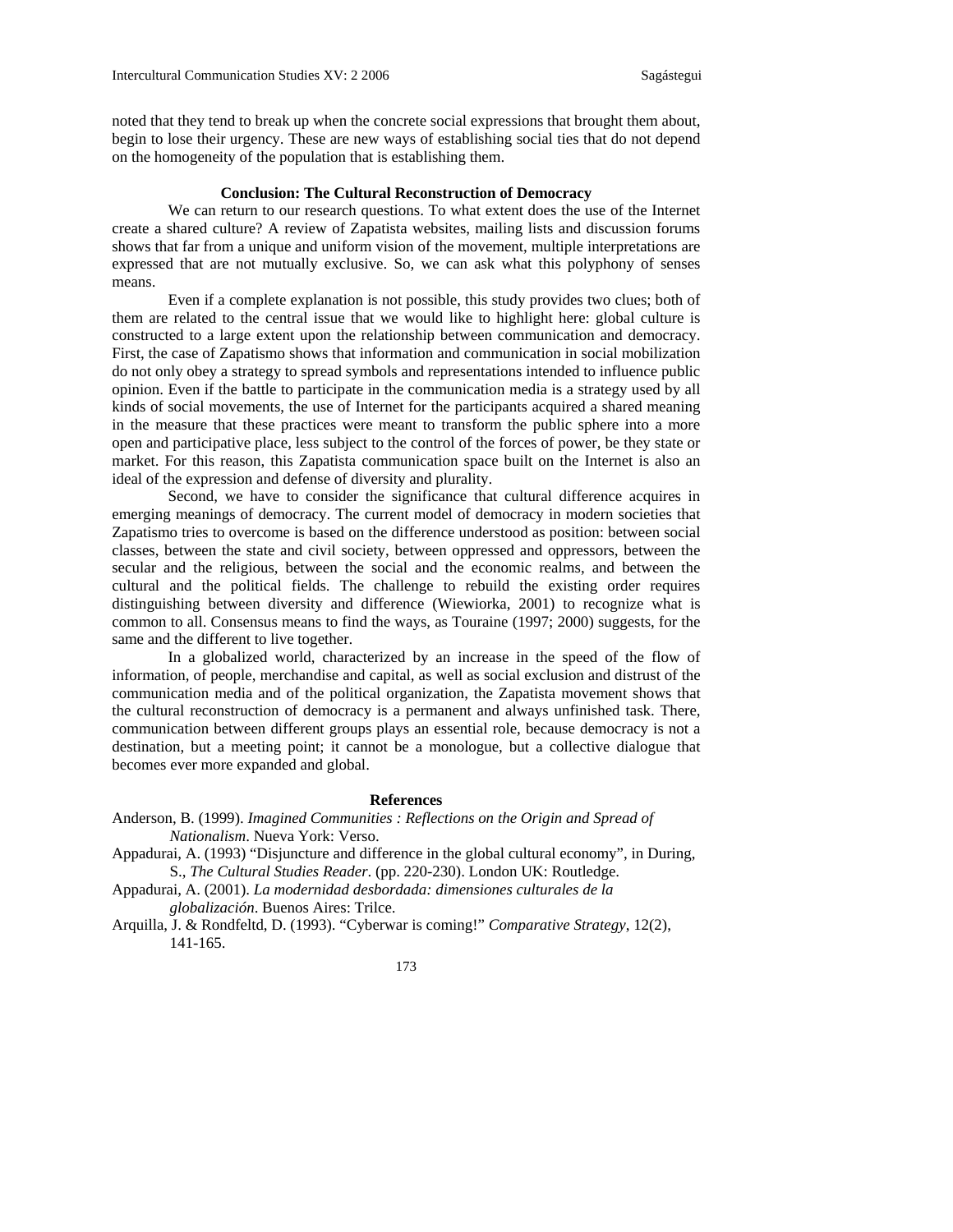- Arquilla, J & Rondfeltd, D. (1996). *The advent of netwar*. Santa Monica CA: RAND Corporation.
- Arquilla, J.; Rondfeltd, D.; Fuller, G. & Fuller, M. (1998). *The zapatista social netwar in Mexico*. Santa Mónica CA: RAND Corporation. Available in: http://gopher.well.sf.ca.us:70/0/Military/cyberwar.
- Arquilla, J. & Rondfeltd, D. (Eds.) (2001). *Networks and Netwars: The Future of Terror, Crime and Militancy*. Santa Mónica CA: RAND
- Baschet, J. (2002) *L'étincelle zapatiste. Insurrection indienne et résistence planetaire.* Paris: Denoël.
- Baudrillard, J. (1970). *La société de consommation*. Paris: Gallimard.
- Baudrillard, J. (1978). *Cultura y Simulacro*. Barcelona: Kairós.
- Baudrillard, J. (1993). *La ilusión del fin. La huelga de los acontecimientos.* Barcelona: Anagrama.
- Bauman, Z. (2001) *La posmodernidad y sus descontentos*. Madrid: Akal.
- Castells, M. (1998a). *La era de la información: Economía, sociedad y cultura. La sociedad red.* (Vol. 1). México: Siglo Veintiuno.
- Castells, M. (1998b). *La era de la información: Economía, sociedad y cultura. El poder de la identidad*. (Vol. 2). Madrid: Alianza Editorial.
- Castells, M. (2001). *La Galaxia Internet*. Barcelona: Areté
- Cleaver, H. (1994). "The Chiapas Uprising and the Future of Class Struggle in the New World Order." Available:

gopher://mundo.eco.utexas.edu: 70/00...rs/the20Chiapas%20uprising%20feb94.

- Cleaver, H.1995). "The Zapatistas and the Electronic Fabric of Struggle." Available: http:www.eco.utexas.edu/faculty/Cleaver/zaps.html
- Cleaver, H.1997). "Ciberspace and the End or Foreign Policy?: Social movilization and the "Zapatista effect." Available:

http://flag.blackened.net/revolt/mexico/comment/cleaver\_zap\_effect\_dec97.html.

- Cleaver, H. (1998). "The Zapatistas and the Electronic Fabric of Struggle" in *Zapatistas! Reinventing Revolution in Mexico*. London UK: Pluto Press.
- De la Grange, B. & Rico, M. (1997). *Marcos, la genial impostura*. México: Aguilar.
- Debord, G. [1967] (1992). *La societé du Spectacle*. Paris: Folio.
- EZLN (Ejército Zapatista de Liberación Nacional) (1994) *Documentos y Comunicados*. Vol I. México: Ediciones Era.
	- \_\_\_\_\_ (1996) *Documentos y Comunicados*. Vol II. México: Ediciones Era.
	- \_\_\_\_\_ (1997) *Documentos y Comunicados*. Vol III. México: Ediciones Era.
- Habermas, J. (1993). *L' espace public*. Paris: Payot.
- Harvey, N. (2000) *La rebelión de Chiapas. La lucha por la tierra y la democracia*. México: Ediciones Era.
- Hellman, J.A. (2000). "Real and Virtual Chiapas: Magic Realism and the left." *Socialist Register*.
- Inda, J.X. & Rosaldo, R. (Eds.) (2002). *The Anthropology of Gobalization*. Malden MA: Blackwell Publishers.
- Jones, S. (Ed.). (1999). *Doing Internet Research. Issues and Methods for Examining the Net*. Thousand Oaks CA: Sage.
- Jones, S. & Kucker, S. (2001). "Computers, Internet and Virtual Cultures" in Lull James (Ed.). *Culture in the Communication Age*. (pp. 212-225). London UK: Routledge.
	- 174